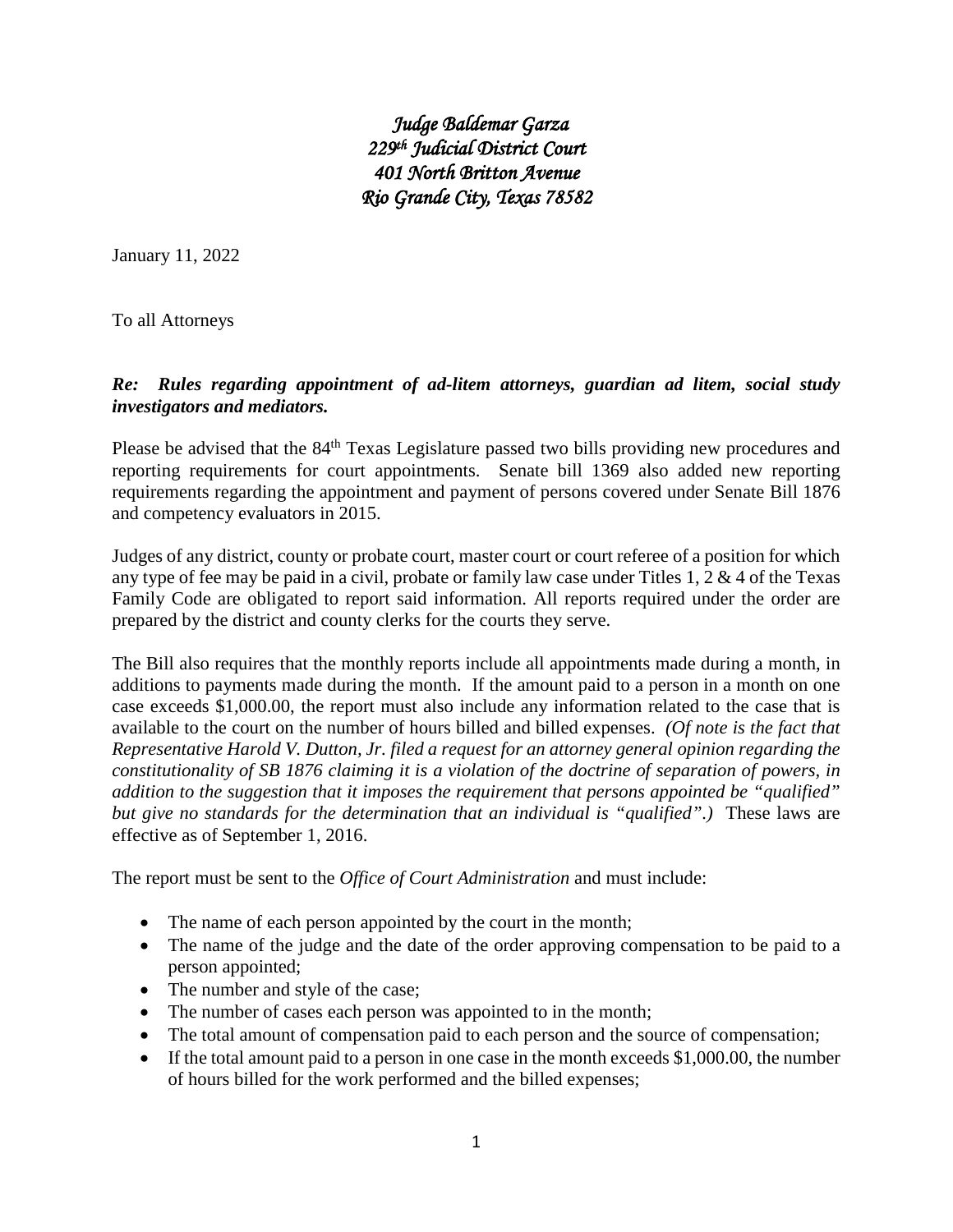• If no appointment was made during the reporting period, the clerk must submit a report indicating so.

### *Section 37.03 of the Texas Government Code requires the following*:

- (a) In addition to a list required by other state law or rule, each court in this state shall establish and maintain the following lists:
	- 1. a list of all attorneys who are *qualified* to serve as attorney ad litem *and* are registered with the court;
	- 2. a list of all attorneys and other persons who are *qualified* to serve as guardian ad litem and are registered with the court;
	- 3. a list of all persons who are registered with the court to serve as mediator; and
	- 4. a list of all attorneys and private professional guardians who are *qualified* to serve as guardian ad litem as defined by section 1002.012, Estates Code, and are registered with the court.
- (b) A court may establish and maintain more than one list required under Subsection (a) that is categorized by the type of case and the person's qualifications.
- (c) A local administrative judge, at the request of one or more of the courts the judge serves, shall establish and maintain the lists required under subsection (a) for those courts. The local administrative judge may establish and maintain one set of lists for all of the requesting courts and may maintain for the courts more than one list as provided in subsection (b).

The court must implement certain procedures to insure that each person that submits a request to be placed on the list that establishes that persons qualifications, is placed on a rotation and that the rotation is followed except under very specific circumstances.

#### *Section 37.004 states as follows:*

- (a) Except as provided by Subsections (c) and (d), in each case in which the appointment of an attorney ad litem, guardian ad litem, or guardian is necessary, a court using a rotation system shall appoint the person whose name appears first on the applicable list maintained by the court as required by Section 37.003.
- (b) In each case in which the appointment of a mediator is necessary because the parties to the case are unable to agree on a mediator, a court using a rotation system shall appoint the person whose name appears first on the mediator list maintained by the court as required under Section 37.003.
- (c) The court may appoint a person included on the applicable list whose name does not appear first on the list, or a person who meets statutory or other requirements to serve who is not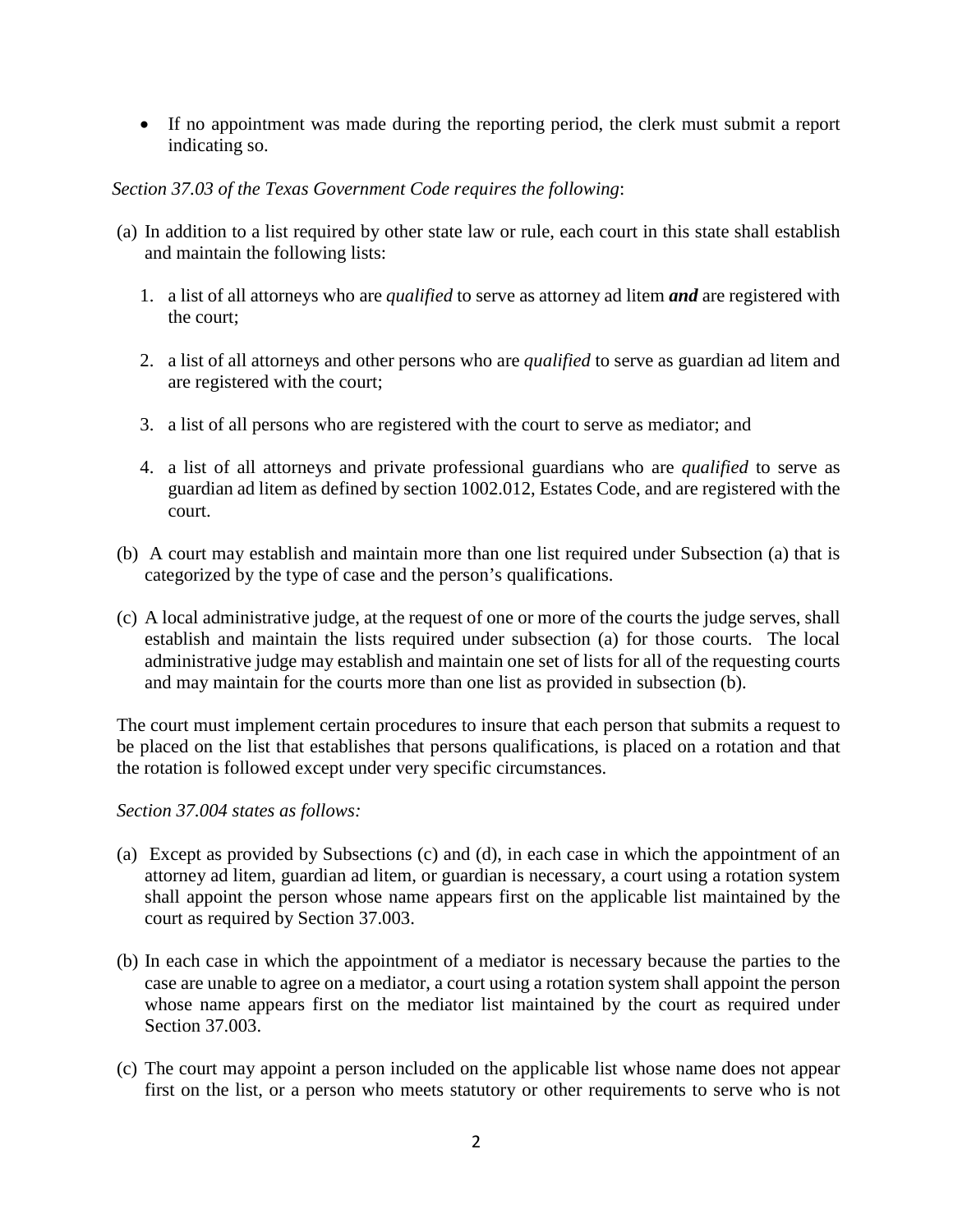included on the list, if the appointment of that person as attorney ad litem, guardian ad litem, or guardian is agreed on by the parties and is approved by the court.

- (d) On finding good cause, the court may appoint a person included on the applicable list whose name does not appear first on the list, or a person who meets statutory or other requirements to serve on the case and who is not included on the list, if the appointment of that person as attorney ad litem, guardian ad litem, mediator or guardian is required on a complex matter because the person:
	- (1) Possesses relevant specialized education, training, certification, skill, language proficiency, or knowledge of the subject matter of the case;
	- (2) Has relevant prior involvement with the parties or case; or
	- (3) Is in a relevant geographic location.
- (e) A person who is not appointed in the order in which the person's name appears on the applicable list shall remain next in order on the list.
- (f) After a person has been appointed as attorney ad litem, guardian ad litem, mediator, or guardian from the applicable list, the court shall place that person's name at the end of the list.

Section 37.005 further requires the posting of each list established under Section 37.003 at the courthouse of the County in which the Court is located and on any Internet website of the Court.

In order to ensure that *all* individuals are afforded the opportunity to act as guardian ad litem, attorney ad litem and mediators the Court finds that the following procedures be implemented in regard to cases in the 229<sup>th</sup> Judicial District Court:

#### *1. Attorney ad Litem for child or parent in child protection case:*

- a. Prepare letter addressed to 229<sup>th</sup> Judicial District Court to be placed on Rotation List.
- b. Attach resume which includes the following:
	- Name
	- Address
	- State Bar Number
	- Phone number
	- Fax number
	- Email address
- *c.* Proof of completion of three (3) hours of continuing legal education relating to representation of children or parents in child protection cases depending on the type of appointment, as soon as practicable after the appointment. *However, the attorney is not required to comply with this requirement if the court finds that the attorney ad litem*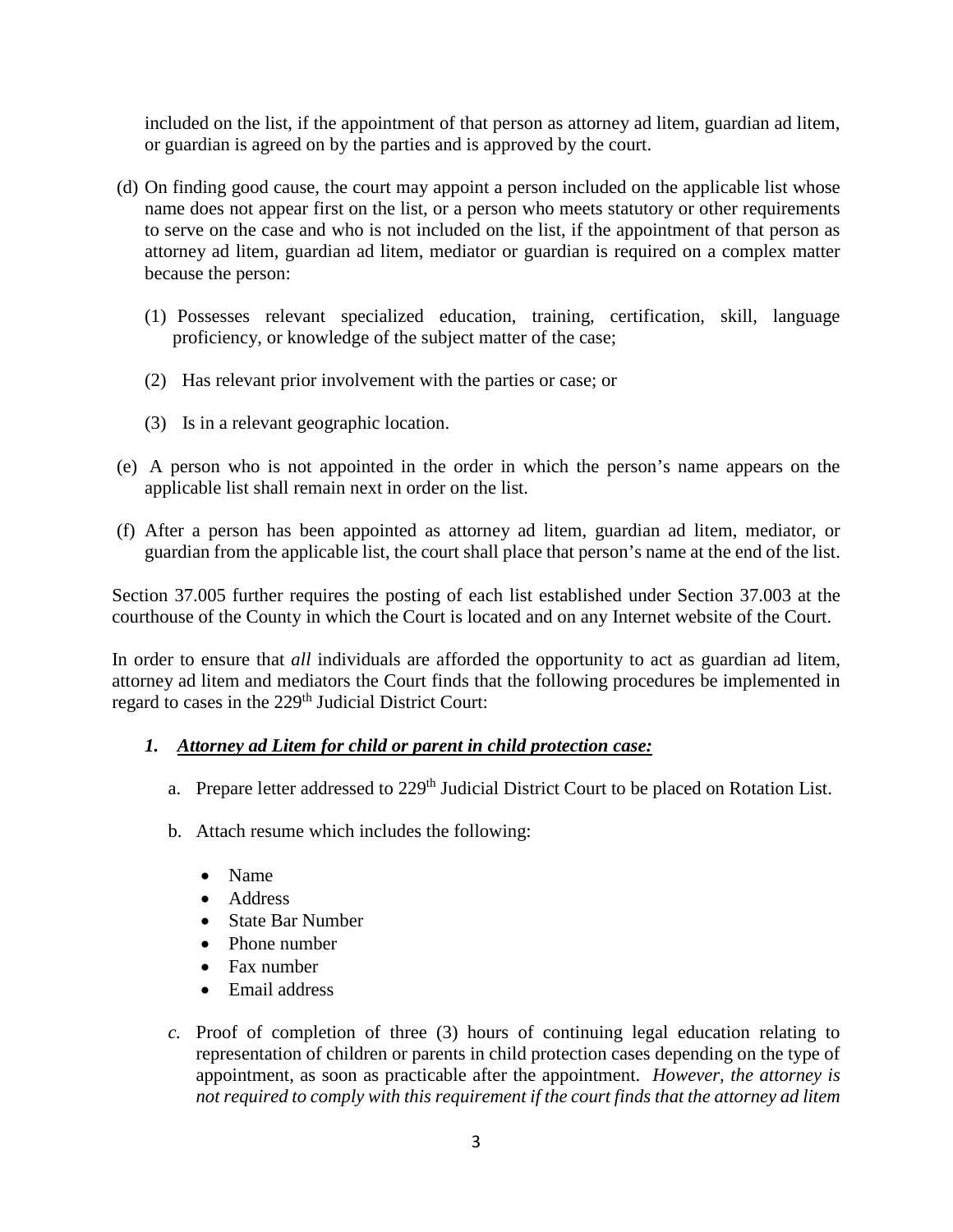*has experience equivalent to the education. If a person is required to complete the CLE, the attorney must receive an additional three (3) hours of CLE annually by the anniversary of the day the person was added to the courts list in order to remain on the list of attorneys who are eligible to represent children and parents in child protection cases.*

### *2. Attorneys who serve as guardians or attorneys ad litem in guardianship proceedings:*

- a. Prepare letter addressed to  $229<sup>th</sup>$  Judicial District Court to be placed on Rotation List.
- b. Attach resume which includes the following:
- Name
- Address
- State Bar Number
- Phone number
- Fax number
- Email address
- c. For guardianships established after September 1, 2015, the attorney must have completed a four-hour course of study that includes an hour on alternatives to guardianships and the support and services available to proposed wards. The certification issued by the State Bar expires two years from the date it is issued.

# *3. Professional guardians:*

Persons who are in the business of providing guardianship services are required to be certified by the Judicial Branch Certification Commission and would need this certification in order to be "qualified to serve" as a private professional guardian and be registered with the court and placed on the list.

- a. Prepare letter addressed to 229<sup>th</sup> Judicial District Court to be placed on Rotation List.
- b. Attach resume which includes the following:
- Name
- Address
- Phone number
- Fax number
- Email address

# **4.** *Mediators:*

d. Prepare letter addressed to 229<sup>th</sup> Judicial District Court to be placed on Rotation List.